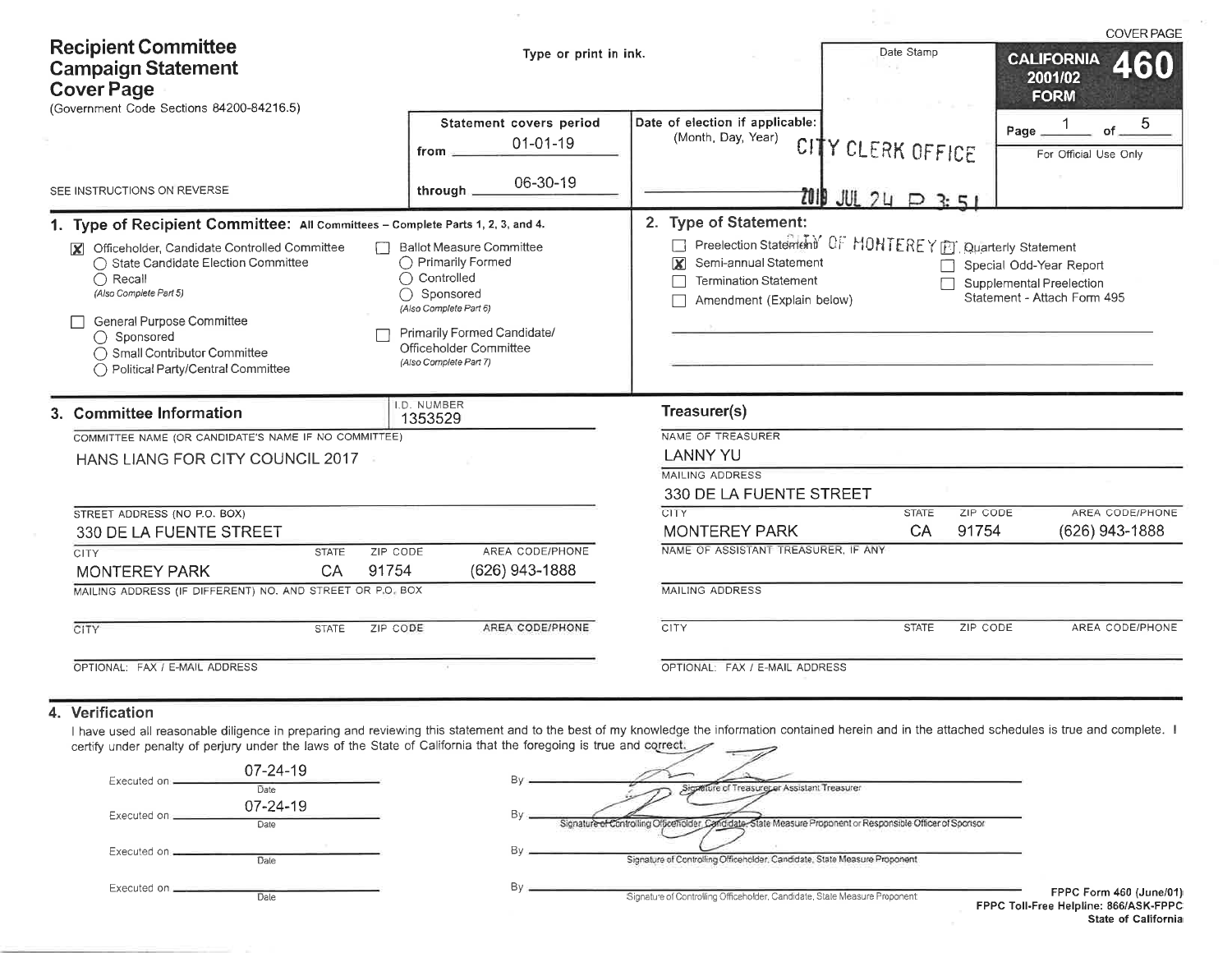#### Type or print in ink. COVER PAGE. PART 2

|      | <b>CALIFORNIA</b><br><b>FORM</b> |    | 460 |
|------|----------------------------------|----|-----|
| Page |                                  | nf | 5   |

### 5. Officeholder or Candidate Controlled Gommittee

| NAME OF OFFICEHOLDER OR CANDIDATE |
|-----------------------------------|
|-----------------------------------|

HANS LIANG

OFFICE SOUGHT OR HËLD (INCLUDE LOCATION AND DISTRICT NUMBER IF APPLICABLE)

## MONTEREY PARK CITY COUNCIL MEMBER

RESIDENTIAL/BUSINESS ADDRESS (NO. AND STREET) CITY STATE zlP

330 DE LA FUENTE STREET, MONTEREY PARK, CA 91754

Related Committees Not lncluded in this Statement: Lístanycommiftees not included in this statement that are controlled by you or are primarily formed to receive contributions or make expendilures on behalf of your candidacy.

| COMMITTEE NAME           |                              |          | I.D. NUMBER |                       |
|--------------------------|------------------------------|----------|-------------|-----------------------|
|                          |                              |          |             |                       |
| NAME OF TREASURER        |                              |          |             | CONTROLLED COMMITTEE? |
|                          |                              |          | <b>YES</b>  | NO.                   |
| <b>COMMITTEE ADDRESS</b> | STREET ADDRESS (NO P.O. BOX) |          |             |                       |
|                          |                              |          |             |                       |
| <b>CITY</b>              | <b>STATE</b>                 | ZIP CODE |             | AREA CODE/PHONE       |
|                          |                              |          |             |                       |
| COMMITTEE NAME           |                              |          | I.D. NUMBER |                       |
|                          |                              |          |             |                       |
|                          |                              |          |             |                       |
| NAME OF TREASURER        |                              |          |             | CONTROLLED COMMITTEE? |
|                          |                              |          | <b>YES</b>  | NO.                   |
| COMMITTEE ADDRESS        | STREET ADDRESS (NO P.O. BOX) |          |             |                       |
|                          |                              |          |             |                       |

CITY STATE ZIP CODE AREA CODE/PHONE

## 6. Ballot Measure Committee

NAME OF BALLOT MEASURE

| BALLOT NO. OR LETTER | <b>JURISDICTION</b> | <b>SUPPORT</b><br><b>OPPOSE</b> |
|----------------------|---------------------|---------------------------------|
|                      |                     |                                 |

ldentify the controlling officeholder, candidate, or state measure proponent, if any.

NAME OF OFFICEHOLDER, CANDIDATE, OR PROPONENT

| OFFICE SOUGHT OR HELD | <b>DISTRICT NO. IF ANY</b> |
|-----------------------|----------------------------|
|                       |                            |

### 7. Primarily Formed Committee List names of officehotder(s) or candidate(s) for which this committee is primarily formed.

| NAME OF OFFICEHOLDER OR CANDIDATE | OFFICE SOUGHT OR HELD | <b>SUPPORT</b><br><b>OPPOSE</b> |
|-----------------------------------|-----------------------|---------------------------------|
| NAME OF OFFICEHOLDER OR CANDIDATE | OFFICE SOUGHT OR HELD | <b>SUPPORT</b><br>OPPOSE        |
| NAME OF OFFICEHOLDER OR CANDIDATE | OFFICE SOUGHT OR HELD | <b>SUPPORT</b><br><b>OPPOSE</b> |
| NAME OF OFFICEHOLDER OR CANDIDATE | OFFICE SOUGHT OR HELD | <b>SUPPORT</b><br><b>OPPOSE</b> |

Attach continuation sheets if necessary

FPPC Form 460 (June/01) FPPC Toll-Free Helpline: 866/A5K-FPPC State of Câlifornia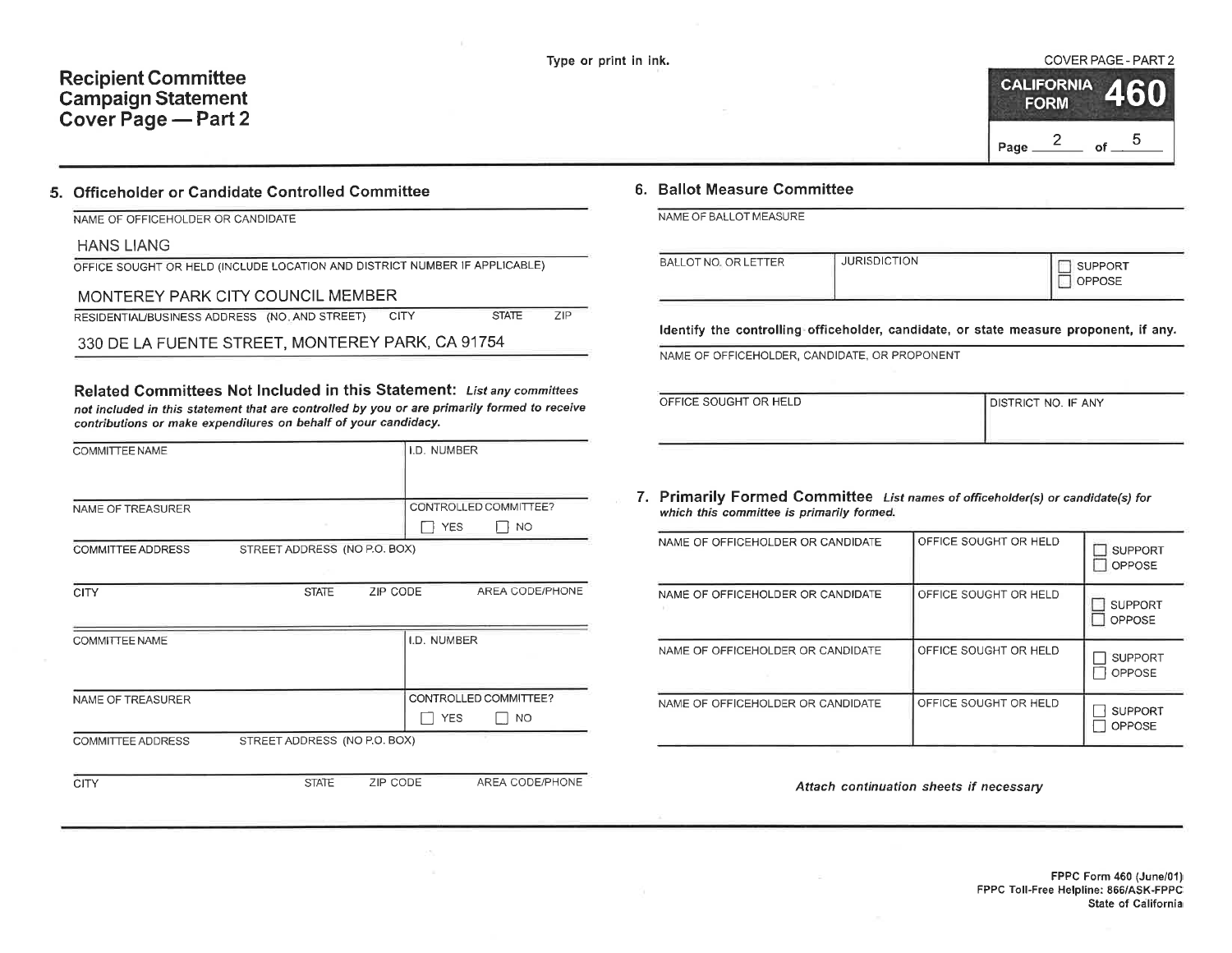| <b>Campaign Disclosure Statement</b>                                                                                                                                                                                                                                                      | Type or print in ink.                                                                                                |                                                                                                                                                                                                                                                                                                                                                                                             |                                                                                |                                                                                                   | <b>SUMMARY PAGE</b>                                                                                    |
|-------------------------------------------------------------------------------------------------------------------------------------------------------------------------------------------------------------------------------------------------------------------------------------------|----------------------------------------------------------------------------------------------------------------------|---------------------------------------------------------------------------------------------------------------------------------------------------------------------------------------------------------------------------------------------------------------------------------------------------------------------------------------------------------------------------------------------|--------------------------------------------------------------------------------|---------------------------------------------------------------------------------------------------|--------------------------------------------------------------------------------------------------------|
| <b>Summary Page</b>                                                                                                                                                                                                                                                                       | Amounts may be rounded<br>to whole dollars.<br>$from -$                                                              |                                                                                                                                                                                                                                                                                                                                                                                             |                                                                                | Statement covers period<br>$01 - 01 - 19$                                                         | <b>CALIFORNIA</b><br><b>460</b><br><b>FORM</b>                                                         |
| SEE INSTRUCTIONS ON REVERSE<br>NAME OF FILER                                                                                                                                                                                                                                              |                                                                                                                      |                                                                                                                                                                                                                                                                                                                                                                                             | through $\equiv$                                                               | 06-30-19                                                                                          | Page $3$ of $5$<br>I.D. NUMBER                                                                         |
| Hans Liang for City Council 2017                                                                                                                                                                                                                                                          |                                                                                                                      |                                                                                                                                                                                                                                                                                                                                                                                             |                                                                                |                                                                                                   | 1353529                                                                                                |
| <b>Contributions Received</b>                                                                                                                                                                                                                                                             | Column A<br>TOTAL THIS PERIOD<br>(FROM ATTACHED SCHEDULES)                                                           | <b>Column B</b><br>CALENDAR YEAR<br>TOTAL TO DATE                                                                                                                                                                                                                                                                                                                                           |                                                                                |                                                                                                   | <b>Calendar Year Summary for Candidates</b><br>Running in Both the State Primary and                   |
| TOTAL CONTRIBUTIONS RECEIVED  Add Lines 3 + 4 5<br>5.                                                                                                                                                                                                                                     | $\sim$<br>and the control of the control of the<br>$\overline{0}$<br>the contract of the contract of the contract of | $\mathbb{S}$                                                                                                                                                                                                                                                                                                                                                                                | $\overline{0}$<br>$\Omega$<br>$\overline{0}$<br>$\overline{0}$<br>$\mathbf{0}$ | <b>General Elections</b><br>20. Contributions<br>Received<br>21. Expenditures<br>Made             | 1/1 through 6/30<br>7/1 to Date                                                                        |
| <b>Expenditures Made</b>                                                                                                                                                                                                                                                                  | 1222<br>$\Omega$<br>1222<br>$\Omega$<br>$\overline{0}$<br>1222                                                       | $\mathbb{S}$                                                                                                                                                                                                                                                                                                                                                                                | 1222<br>$\overline{0}$<br>1222<br>$\mathbf{0}$<br>$\Omega$<br>1222             | <b>Expenditure Limit Summary for State</b><br><b>Candidates</b><br>Date of Election<br>(mm/dd/yy) | 22. Cumulative Expenditures Made*<br>(If Subject to Voluntary Expenditure Limit)<br>Total to Date<br>s |
| <b>Current Cash Statement</b><br>12. Beginning Cash Balance  Previous Summary Page, Line 16 \$<br>16. ENDING CASH BALANCE  Add Lines 12 + 13 + 14, then subtract Line 15 \$<br>If this is a termination statement. Line 16 must be zero.<br><b>Cash Equivalents and Outstanding Debts</b> | 10352<br>$\Omega$<br>$\Omega$<br>1222<br>9130<br>0<br>0<br>0                                                         | To calculate Column B, add<br>amounts in Column A to the<br>corresponding amounts<br>from Column B of your last<br>report. Some amounts in<br>Column A may be negative<br>figures that should be<br>subtracted from previous<br>period amounts. If this is<br>the first report being filed<br>for this calendar year, only<br>carry over the amounts<br>from Lines 2, 7, and 9 (if<br>any). |                                                                                | different from amounts reported in Column B.                                                      | $\sim$<br>*Since January 1, 2001. Amounts in this section may be<br>FPPC Form 460 (June/01)            |
|                                                                                                                                                                                                                                                                                           |                                                                                                                      |                                                                                                                                                                                                                                                                                                                                                                                             |                                                                                |                                                                                                   | FPPC Toll-Free Helpline: 866/ASK-FPPC                                                                  |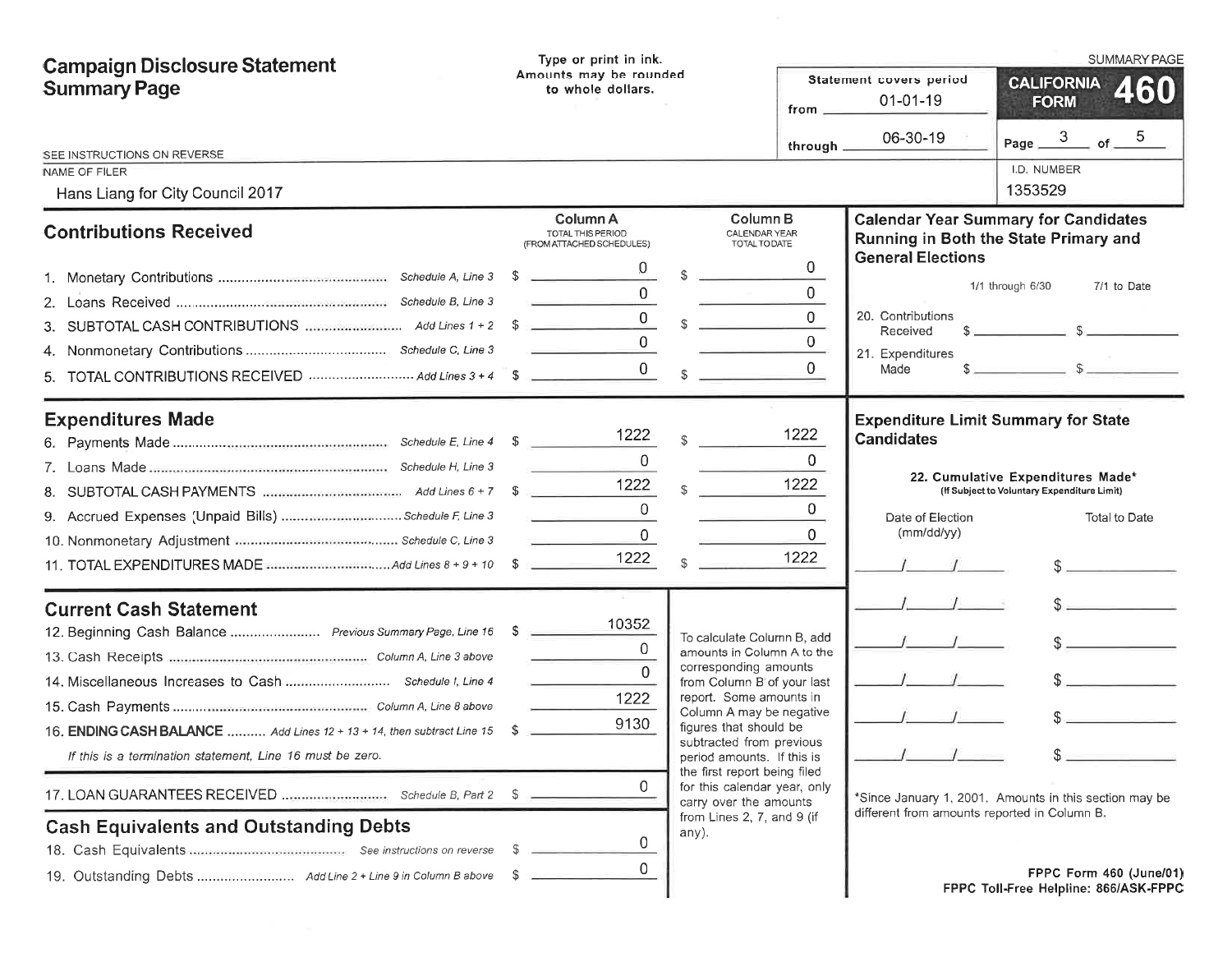| <b>Schedule E</b>                | Type or print in ink.<br>Amounts may be rounded |         | Statement covers period |             | CALIFORNIA 460 |
|----------------------------------|-------------------------------------------------|---------|-------------------------|-------------|----------------|
| <b>Payments Made</b>             | to whole dollars.                               | from.   | $01 - 01 - 19$          | <b>FORM</b> |                |
| SEE INSTRUCTIONS ON REVERSE      |                                                 | through | 06-30-19                | Page        |                |
| NAME OF FILER                    |                                                 |         |                         | I.D. NUMBER |                |
| Hans Liang for City Council 2017 |                                                 |         |                         | 1353529     |                |

CODES: lf one of the following codes accurately describes the payment, you may enter the code. Otherwise, describe the payment.

| CMP        | campaign paraphernalia/misc.                                  |       | MBR member communications                    |      | RAD radio airtime and production costs                        |
|------------|---------------------------------------------------------------|-------|----------------------------------------------|------|---------------------------------------------------------------|
|            | CNS campaign consultants                                      |       | MTG meetings and appearances                 | RFD. | returned contributions                                        |
|            | CTB contribution (explain nonmonetary)*                       | OFC   | office expenses                              |      | SAL campaign workers' salaries                                |
|            | CVC civic donations                                           | ΡÐ    | petition circulating                         |      | TEL t.v. or cable airtime and production costs                |
| FIL        | candidate filing/ballot fees                                  | PHO.  | phone banks                                  |      | TRC candidate travel, lodging, and meals                      |
| <b>FND</b> | fundraising events                                            |       | POL polling and survey research              |      | TRS staff/spouse travel, lodging, and meals                   |
| ND         | independent expenditure supporting/opposing others (explain)* |       | POS postage, delivery and messenger services |      | TSF transfer between committees of the same candidate/sponsor |
| LEG I      | legal defense                                                 | PRO - | professional services (legal, accounting)    |      | VOT voter registration                                        |
| UT.        | campaign literature and mailings                              | PRT   | print ads                                    |      | WEB information technology costs (internet, e-mail)           |

| NAME AND ADDRESS OF PAYEE<br>(IF COMMITTEE, ALSO ENTER I.D. NUMBER)                                  | CODE       | OR<br>DESCRIPTION OF PAYMENT   | AMOUNT PAID |
|------------------------------------------------------------------------------------------------------|------------|--------------------------------|-------------|
| Monterey Park Woman's Club<br>440 S. McPherrin Ave.<br>Monterey Park, CA 91754                       | <b>CVC</b> | Donation for Fundraiser        | 200         |
| Monterey Park Library Foundation<br>318 S Ramona Ave.<br>Monterey Park, CA 91754                     | <b>CVC</b> | Donation for Hi Tea Fundraiser | 100         |
| City of Monterey Park<br>320 W. Newmark<br>Monterey Park, CA 91754                                   | <b>CVC</b> | Donation for Cinco De Mayo     | 100         |
| * Payments that are contributions or independent expenditures must also be summarized on Schedule D. |            | <b>SUBTOTAL \$</b>             | 400         |
| <b>Schedule E Summary</b>                                                                            |            |                                |             |

|           | 1000 |
|-----------|------|
|           |      |
|           |      |
| _________ |      |

فمواصلها المتوافق المتحددة والمتواطئة